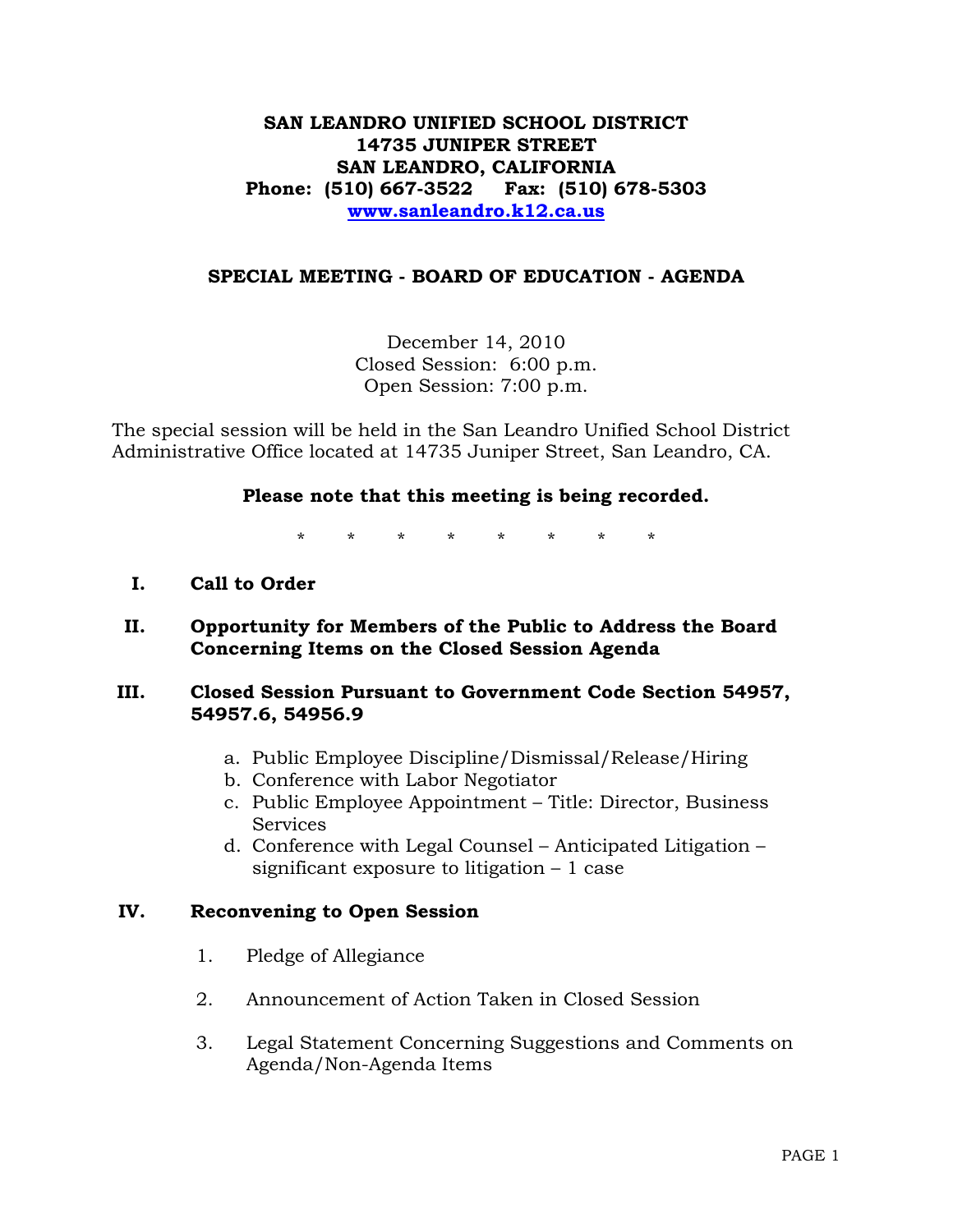Members of the audience who wish to address the Board are asked to complete the yellow card available at the entrance and submit it to the Board President. Speakers who have completed the card will be called when the item is reached on the agenda or, for non-agenda items, during the Public Testimony. Cards are to be turned in before the item is reached on the agenda. Please note that this meeting is being recorded. State law prohibits the Board of Education from taking any action on or discussing items that are not on the posted agenda except to A) briefly respond to statements made or questions posed by the public in attendance; B) ask questions for clarification; C) provide a reference to a staff member or other resource for factual information in response to the inquiry; or D) ask a staff member to report back on the matter at the next meeting and/or put it on a future agenda. (Government Code Section 54954.2(a))

## **V. Public Testimony on Non-Agenda Items**

## **VI. PRESENTATIONS**

Assistant Superintendent Song Chin-Bendib and Accounting Manager Marites Fermin will present the 1st Interim Report for the 2010-2011 Fiscal Year, which includes fiscal years 2011-12 and 2012-13. The presentation will include a draft budget timeline and other related budget documents.

#### **VII. ACTION ITEM-**

These items are presented for action at this time. Some may have been reviewed at a previous meeting.

#### Business Operations

| 4.1-A                   | <b>Staff Recommendation:</b>              |                                         |                                           |  |
|-------------------------|-------------------------------------------|-----------------------------------------|-------------------------------------------|--|
| A Positive              | Approve the positive certification of the |                                         |                                           |  |
| Certification of the    | First Interim Report for 2010-11 which    |                                         |                                           |  |
| First Interim           |                                           | includes Fiscal Years 2011-12 and 2012- |                                           |  |
| Report for 2010-        |                                           |                                         | 13 as required by Assembly Bills 1200 and |  |
| 11 Which Includes 2756. |                                           |                                         |                                           |  |
| Fiscal Years 2011-      |                                           |                                         |                                           |  |
| 12 and 2012-13          |                                           |                                         |                                           |  |
| as Required by          |                                           |                                         |                                           |  |
| Assembly Bills          |                                           |                                         |                                           |  |
| 1200 and 2756           | Motion                                    | Second                                  | Vote                                      |  |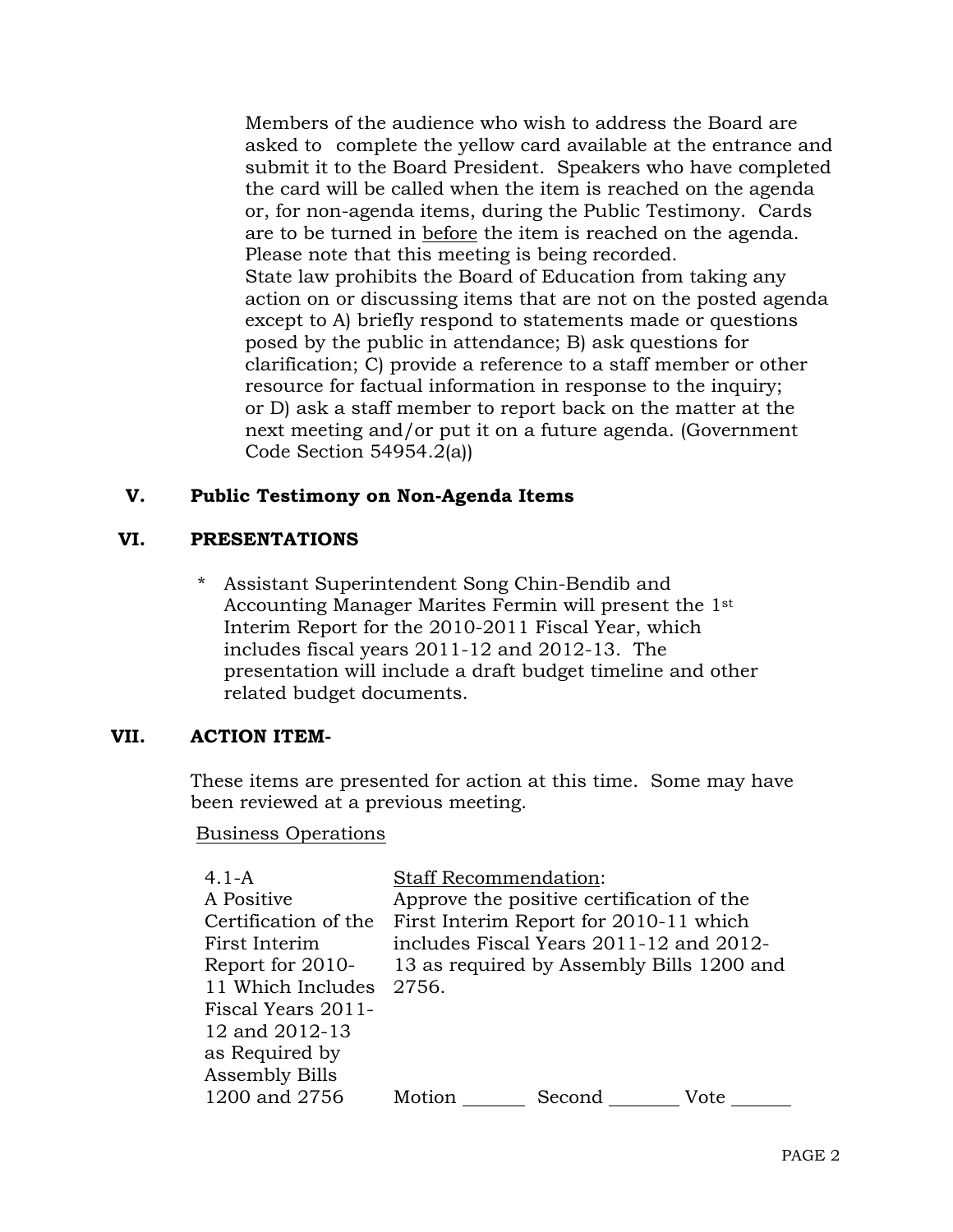# **VIII. PUBLIC HEARING**

Public Hearing Comments are limited to 3 minutes per speak, subject to adjustment by the Board President. Members of the audience who wish to address the Board regarding the Public Hearing are asked to complete the yellow card available at the entrance.

An official public hearing will be conducted regarding a Waiver Application to the State Board of Education for a 60-day extension of the SARC reporting deadline. The California Department of Education will no longer provide the data components which districts are required to included in the School Accountability Report Card (SARC) for our families and community. Districts will need to populate this data on every school's SARC. The District is requesting to apply for a 60-day extension waiver to the State Board of Education by January 7, 2011 from the statutorily required posting date of February 1 to April 1, in order to complete all the required data components. A Public Hearing is required to apply for this waiver.

a. Board President opens the public hearing.

Motion Second Vote

- b. Public Testimony
- c. Board President closes the public hearing.

Motion Second Vote

## **IX. CONSENT ITEMS**

These items are considered routine and may be enacted by a single motion. At the request of any member of the Board, any items on the consent agenda shall be removed and given individual consideration for action as a regular agenda item.

Facilities & Construction

| $5.1 - C$                                       | <b>Staff Recommendation:</b>                                                                                                |
|-------------------------------------------------|-----------------------------------------------------------------------------------------------------------------------------|
| Amendment #1 to<br>the MWM<br>Architects Design | Approve Amendment #1 in the amount of<br>\$134,750 to the MWM Architects design<br>services contract to deduct the painting |
| Services Contract                               | and lighting scope at Garfield and Monroe<br><b>Elementary Schools</b>                                                      |

Motion \_\_\_\_\_\_\_\_\_ Second \_\_\_\_\_\_\_\_\_\_ Vote \_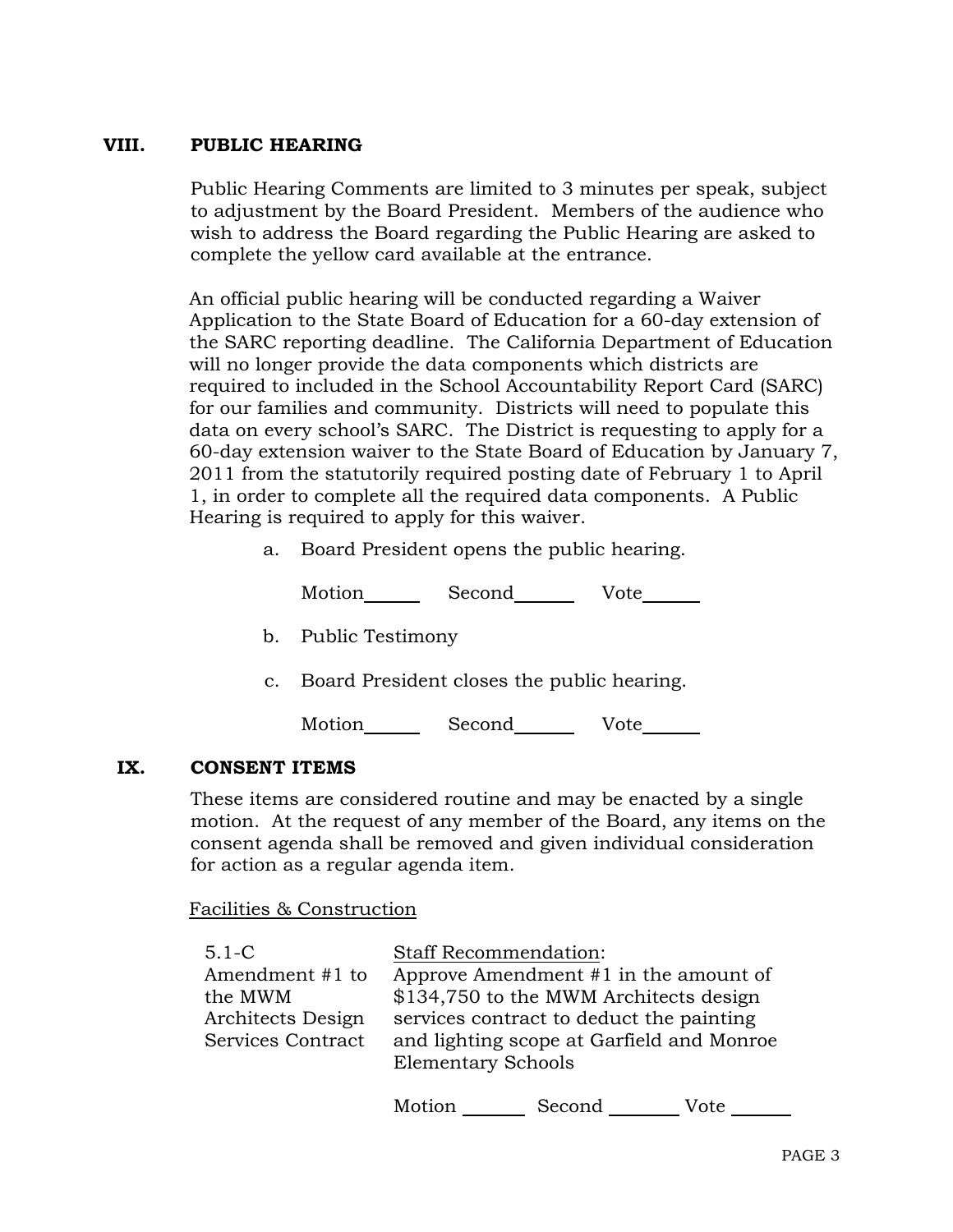| $5.2-C$<br>Amendment #2 to<br>the AEDIS<br>Architects Design<br>Services Contract                                                                                    |                                                                                                                                                                                                                                 | <b>Staff Recommendation:</b><br>Approve Amendment $#2$ , in the amount of<br>\$121,532, to the AEDIS Architects design<br>services contract to Add painting and<br>lighting scope at Garfield and Monroe<br><b>Elementary Schools</b> |                                                                                       |  |
|----------------------------------------------------------------------------------------------------------------------------------------------------------------------|---------------------------------------------------------------------------------------------------------------------------------------------------------------------------------------------------------------------------------|---------------------------------------------------------------------------------------------------------------------------------------------------------------------------------------------------------------------------------------|---------------------------------------------------------------------------------------|--|
|                                                                                                                                                                      |                                                                                                                                                                                                                                 |                                                                                                                                                                                                                                       | Motion _________ Second __________ Vote _                                             |  |
| $5.3-C$<br>Notice of<br>Completion (NOC<br>for the Wilson<br><b>Elementary School</b><br>Heating and                                                                 | Staff Recommendation:<br>roofing project.                                                                                                                                                                                       |                                                                                                                                                                                                                                       | Approve the Notice of Completion (NOC for<br>the Wilson Elementary School heating and |  |
| Roofing Project                                                                                                                                                      |                                                                                                                                                                                                                                 | Motion Second Vote                                                                                                                                                                                                                    |                                                                                       |  |
| $5.4-C$<br>Change Order #1<br>to the<br>Construction<br>Contract with A&E<br>Emaar<br>Construction, Inc.<br>for the Garfield<br><b>Elementary School</b><br>Restroom | Staff Recommendation:<br>Approve the Change Order $#1$ , in the<br>amount of $$21,289$ , to the construction<br>contract with A&E Emaar Construction<br>Inc. for the Garfield Elementary School<br>Restroom Renovation Project. |                                                                                                                                                                                                                                       |                                                                                       |  |
| Renovation Project Motion ________ Second ________ Vote                                                                                                              |                                                                                                                                                                                                                                 |                                                                                                                                                                                                                                       |                                                                                       |  |
| $5.5-C$<br>Change Order #1<br>to the A&E Emaar<br>Construction Inc.<br>Construction<br>Contract for the<br>Monroe<br>Elementary School<br>Restroom                   | Staff Recommendation:<br>Approve the Change Order $#1$ , in the<br>amount of \$43,884, to the construction<br>contract with A&E Emaar Construction<br>Inc. for the Monroe Elementary School<br>Restroom Renovation Project.     |                                                                                                                                                                                                                                       |                                                                                       |  |
| Renovation Project                                                                                                                                                   | Motion                                                                                                                                                                                                                          | Second                                                                                                                                                                                                                                | Vote                                                                                  |  |